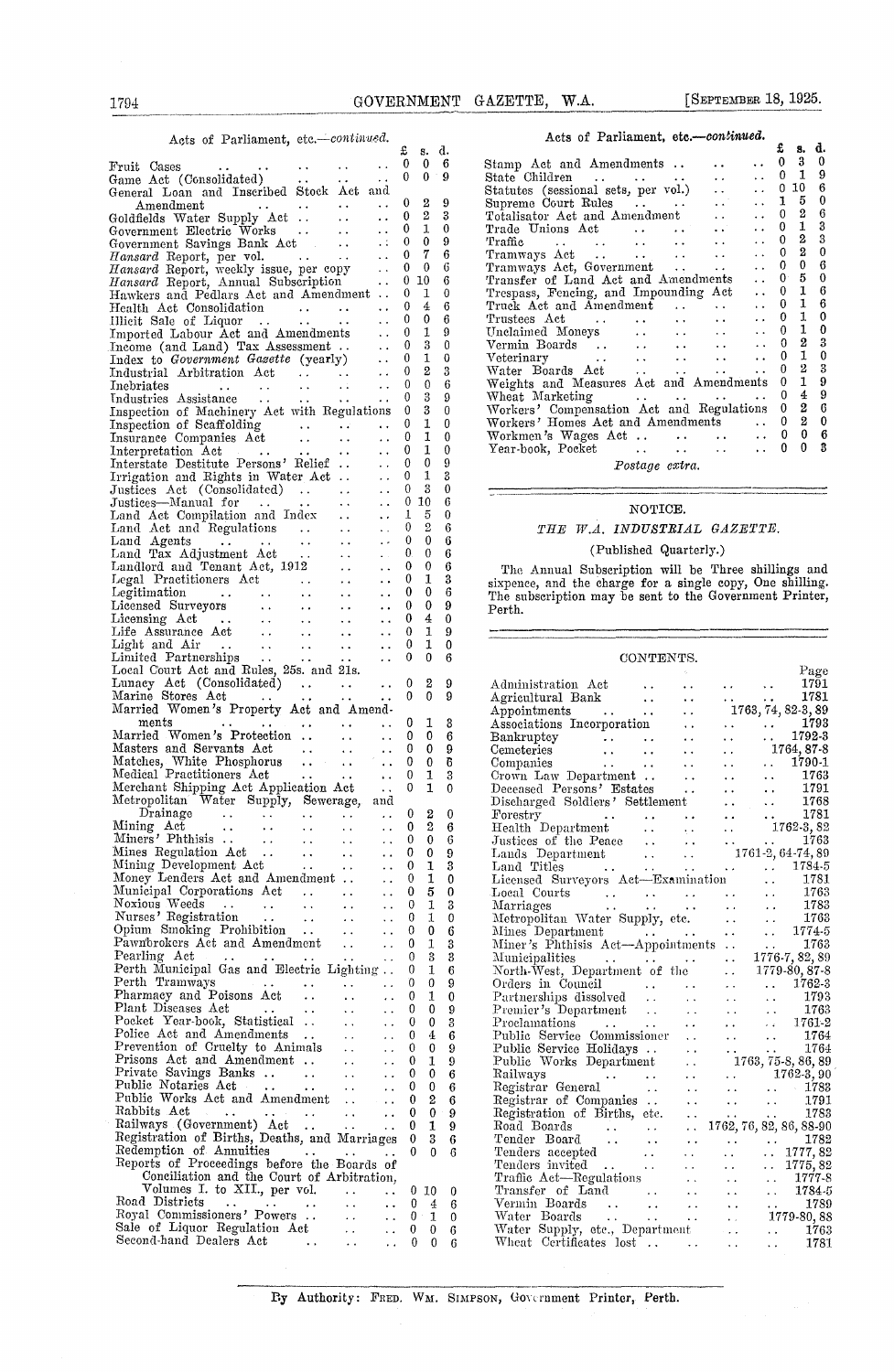

# Government Gazette

## PERTH, FRIDAY, 18 SEPTEMBER 1925 No. 41

© STATE OF WESTERN AUSTRALIA

### **CONTENTS**

Administration Act Agricultural Bank Appointments Associations Incorporation Bankruptcy Cemeteries Companies Crown Law Department Deceased Persons' Estates Discharged Soldiers' Settlement Forestry Health Department Justices of the Peace Lands Department Land Titles Licensed Surveyors Act—Examination Local Courts Marriages Metropolitan Water Supply, etc. Mines Department Miner's Phthisis Act—Appointments Municipalities North-West, Department of the Orders in Council Partnerships dissolved Premier's Department Proclamations Public Service Commissioner Public Service Holidays Public Works Department Railways Registrar General Registrar of Companies Registration of Births, etc. Road Boards Tender Board Tenders accepted Tenders invited Traffic Act—Regulations Transfer of Land Vermin Boards